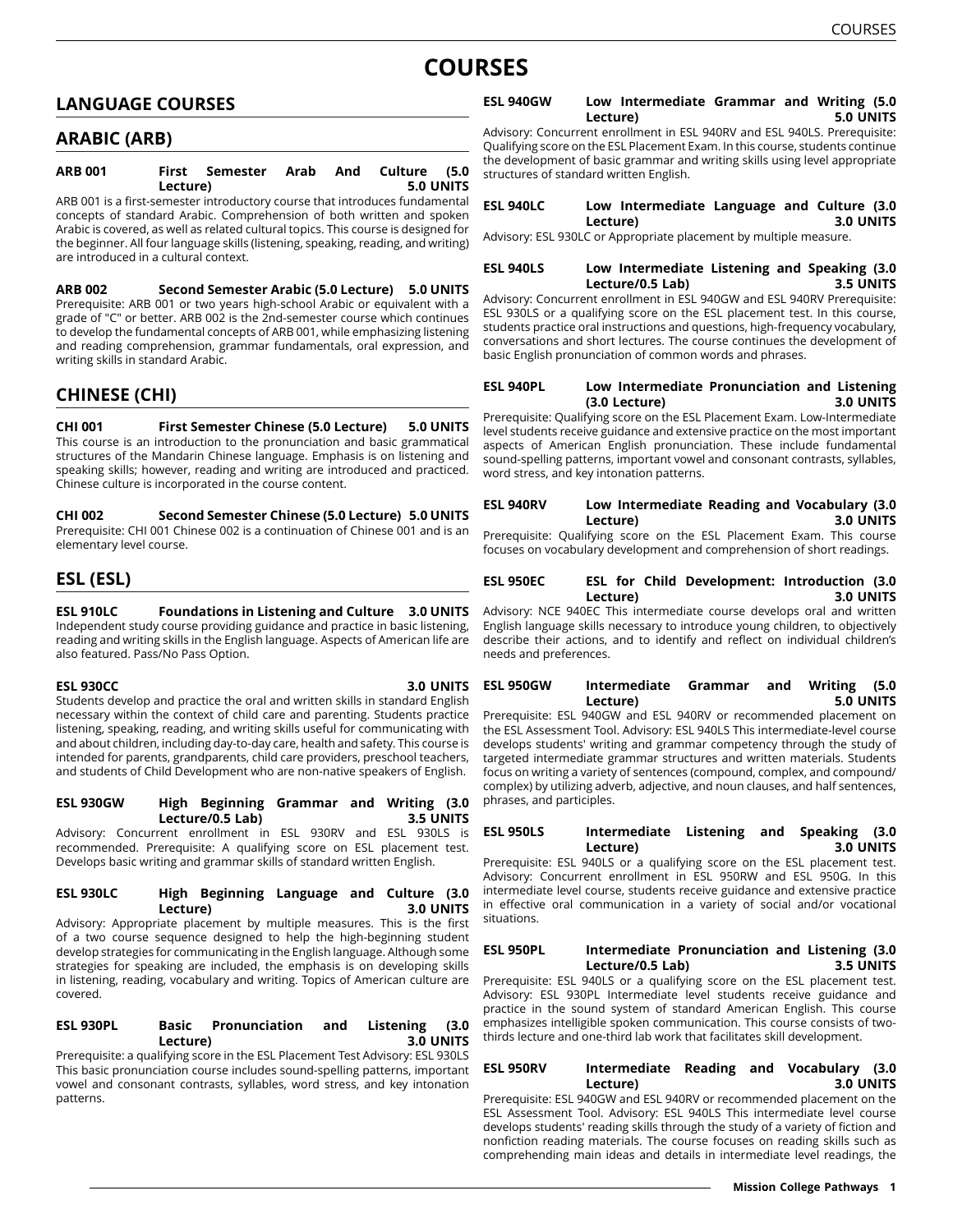acquisition and use of new vocabulary, and the strategies to understand and **ESL 970LS** interpret content.

### **ESL 955EC English for CHD: Factors in Child Development (3.0 Lecture) 3.0 UNITS**

Advisory: ESL 950EC This intermediate course develops oral and written English language skills to describe a child's development, appearance, and environment as well as to identify and reflect on factors that affect development. (Crosslisted with NCE955EC)

### **ESL 956GR Intermediate to Advanced Grammar Review (2.0 Lecture) 2.0 UNITS**

Students review and practice a wide range of grammatical and syntactical structures in meaningful contexts at an intermediate to advanced level.

# **ESL 960EC English for CHD: Domains of Child Development, Part I (3.0 Lecture) 3.0 UNITS**

Advisory: ESL 950EC or Recommended placement at the 960 level according to ESL assessment. This high intermediate course develops oral and written English language skills necessary to identify, describe and support a child's socio-emotional and motor development.

# **ESL 960GW High Intermediate Grammar and Writing (5.0 Lecture) 5.0 UNITS**

Prerequisite: ESL 950G and ESL 950RW OR Prerequisite: ESL 950GW or ESL 960RV OR Prerequisite: Recommended placement on the ESL Assessment Tool. This course develops students' knowledge of grammar in order to analyze, understand, write, and edit English sentences and paragraphs at a high-intermediate level. The course focuses on comprehensible simple, compound, and complex sentences with a high level of grammatical accuracy and word choice. Focus is also on various rhetorical styles in cohesive, well-organized, and grammatically correct paragraphs on abstract as well as concrete topics.

#### **ESL 960LS High Intermediate Listening and Speaking (3.0 Lecture) 3.0 UNITS**

Advisory: Concurrent enrollment in ESL 960G and ESL 960RW. Prerequisite: ESL 950LS or a qualifying score on the ESL placement test. This high intermediate course continues to develop students' oral communication skills in a variety of social, business and/or academic situations.

# **ESL 960RV High Intermediate Reading and Vocabulary (3.0 Lecture) 3.0 UNITS**

Prerequisite: ESL 950GW and ESL 950RV OR Prerequisite: Recommended placement on the ESL Assessment Tool. In this course students develop reading comprehension strategies, vocabulary acquisition techniques, and analytical reading skills. Using a variety of fiction and non-fiction texts, students learn to recognize main ideas and supporting details, distinguish between fact and opinion, and infer meaning. Students also learn techniques for summarizing short texts. Students increase their academic vocabulary by using context clues, stems and affixes, and practice with the Academic Word List. In addition, they become familiar with the denotations and connotations of words.

# **ESL 965EC English for CHD: Domains of Child Development, Part II (3.0 Lecture) 3.0 UNITS**

Advisory: ESL 960EC This high intermediate course develops oral and written English language skills to identify, describe, and support children's cognitive and language development. (Crosslisted with NCE965EC)

**ESL 970AM Accent Modification (3.0 Lecture) 3.0 UNITS** Prerequisite: ESL 960LS or a qualifying score on the ESL placement test. Advisory: ESL 950PL Advanced ESL speakers receive guidance and extensive practice in refining oral pronunciation and listening skills.

#### **ESL 970GW Advanced ESL Composition and Grammar (5.0 Lecture) 5.0 UNITS**

Prerequisite: ESL 960GW and ESL 960RV or recommended placement on the ESL Assessment Tool. This course continues developing skills attained in ESL 960GW in writing expository paragraphs and introduces the structure of the essay in standard academic written form. Students write paragraphs and essays in a variety of rhetorical styles. Emphasis is on the writing process, paragraph development, and essay organization. The course provides extensive practice with advanced grammar and sentence structure and helps students develop effective editing skills.

# **ESL 970LS Advanced Listening and Speaking (3.0 Lecture) 3.0 UNITS**

Prerequisite: ESL 960LS or a qualifying score on the ESL placement test. Advisory: Concurrent enrollment in ESL 970GW and ESL 970RV. Advanced level ESL students receive guidance and extensive practice in listening and speaking in academic, professional and social settings.

# **ESL 970RV Advanced Reading and Vocabulary (3.0 Lecture) 3.0 UNITS**

Prerequisite: ESL 960GW and ESL 960RV or recommended placement on the ESL Assessment Tool. Advisory: ESL 970LS Students will continue developing academic vocabulary using context clues, stems and affixes, and dictionary skills. Reading skills focus on inferencing, identifying bias, distinguishing between fact and opinion, determining main and supporting ideas, paraphrasing, and summarizing. A novel and a library project are required.

# **ESL 980 Effective Writing for Advanced Esl Students (4.0 Lecture) 4.0 UNITS**

Prerequisite: ESL 970GW and ESL 970RV, or recommended placement on the ESL Assessment Tool. Corequisite: ESL 970LS This course is for students whose native language is not English. Students write academic essays and a short research paper. Emphasis is on the writing process, academic essay writing, and introductory research skills. The course also provides intensive practice with the sentence patterns, grammatical structures, and academic vocabulary necessary to produce clear, accurate prose.

# **ESL 985 Writing for ESL Students in English 001A and English 001AX (2.0 Lecture) 2.0 UNITS**

Co-requisite: ENG 001A or ENG 001AX This course is for students taking English 001A or English 001AX whose native language is not English. This course provides intensive instruction and practice in writing coherent paragraphs and essays for specific audiences. This course includes the drafting, revision, and editing processes as well as instruction in grammar, mechanics, and usage. The course focuses on the sentence patterns, grammatical structures and academic vocabulary necessary to be successful in English 001A / 001AX.

# **FRENCH (FRN)**

# **FRN 001 First Semester French (Elementary Level) (5.0 Lecture) 5.0 UNITS**

Advisory: FRN 001L Students acquire the basic skills for communication in French: listening, speaking, reading, and writing. Students are also exposed to a general overview of Francophone civilization and culture. It is strongly recommended that the student take FRN 001L along with FRN 001.

# **FRN 001L French Laboratory (0.5 Lab) 0.5 UNITS**

Advisory: FRN 001 This is a laboratory course offered online. The class is designed to improve language skills and reinforce grammar. Students review the cultures of French-speaking countries through films, current publications, Internet research and listening activities. This course is recommended for students enrolled in FRN 001 and is designed to further enhance class material. FRN 001L may also be taken independently by students who are not enrolled in a foreign language course.

# **FRN 002 Second Semester French (Elementary Level) (5.0 Lecture) 5.0 UNITS**

Prerequisite: FRN 001 or two years high-school French with a grade of "C" or better or equivalent. FRN 002 is a continuation of FRN 001. The student continues to develop basic skills for communication in French: listening, speaking, reading, and writing. The student is exposed to a general overview of francophone civilization and culture. It is highly recommended that the student takes FRN 002L with FRN 002.

**FRN 002L French Laboratory (0.5 Lab) 0.5 UNITS** Advisory: FRN 001, FRN 001L, FRN 002. This class is a continuation of FRN 001L with further development of basic skills and structure. The class is designed to continue to improve language skills and reinforce grammar. Students review the cultures of French-speaking countries through films, current publications, Internet research and listening activities. This course is recommended for students enrolled in FRN 002 and is designed to further enhance class material. FRN 002L may also be taken independently by students who are not enrolled in a foreign language course.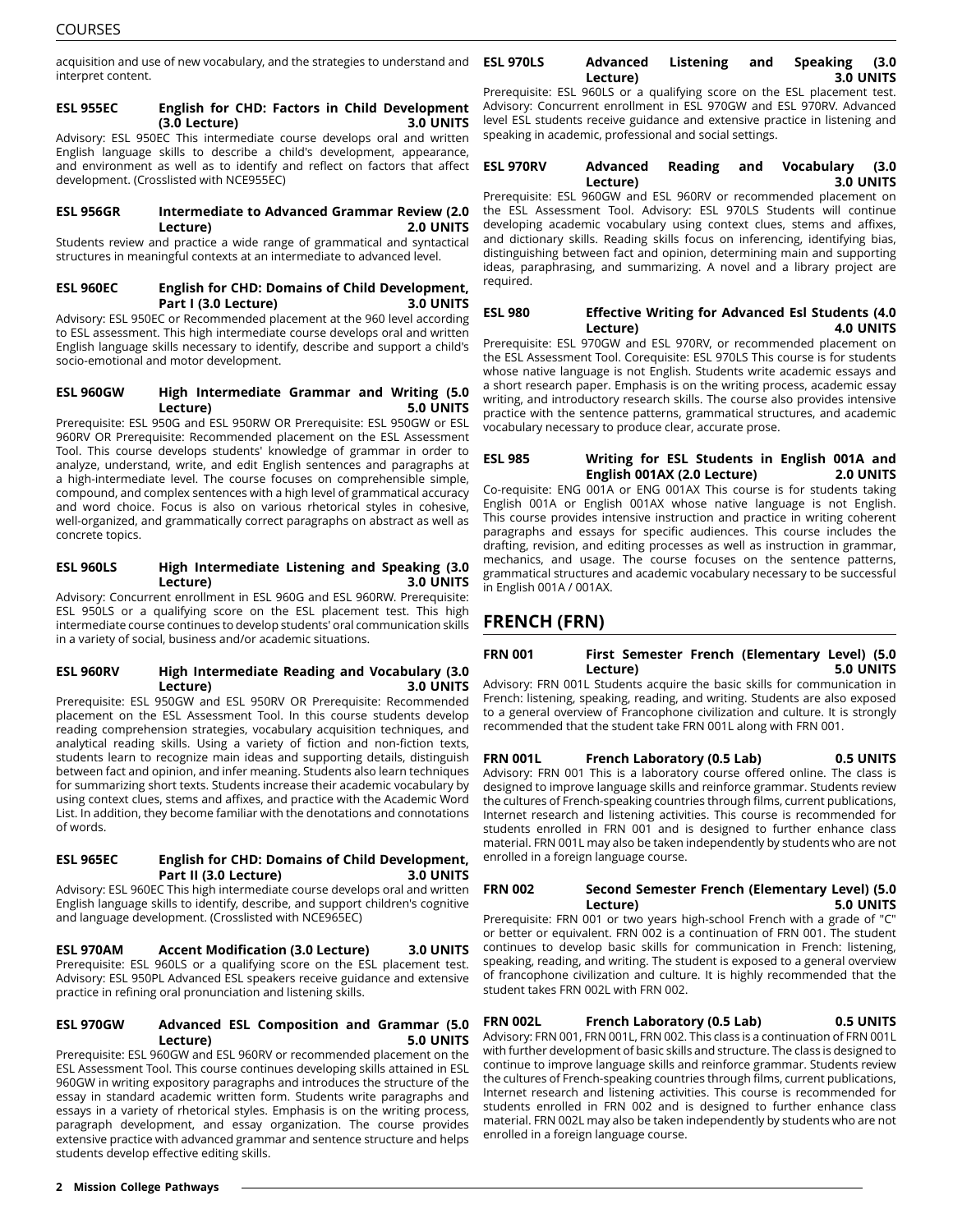### **FRN 003 Third Semester French (5.0 Lecture) 5.0 UNITS**

Prerequisite: FRN 002 or its equivalent or permission of instructor. French 003 is a continuation of French 002, emphasizing intensive oral and written skills.

**FRN 004 Fourth Semester French (5.0 Lecture) 5.0 UNITS** Prerequisite: FRN 003 and/or its equivalent FRN 004 is a continuation of FRN 003 emphasizing written and oral skills in the cultural context.

**FRN 005 Fifth Semester French (Advanced Level) 5.0 UNITS** Prerequisite: FRNCH 004 or its equivalent. FRNCH 005 is a continuation of FRNCH 004. This course continues the development of reading and writing proficiency. Pass/No Pass Option.

**FRN 006 Sixth Semester French (Advanced Level)5.0 UNITS** Prerequisite: FRNCH 005 or its equivalent. FRNCH 006 is a continuation of FRNCH 005. This course further develops reading and writing proficiency. Pass/No Pass Option.

| <b>FRN 050A</b> | <b>Basic Conversational French and Culture</b> |  |  |  |
|-----------------|------------------------------------------------|--|--|--|
|                 | <b>UNITS</b>                                   |  |  |  |

Beginning practical, conversation and culture. Pass/No Pass Option.

**FRN 050B Basic Conversational French and Culture 3.0 UNITS**

Advisory: FRNCH 050A. Continuation of basic, practical conversation and culture. Pass/No Pass Option.

**FRN 051A Conversational French and Culture 3.0 UNITS** Advisory: FRNCH 050B. Intermediate conversation & culture -- reviews basic grammar, develops vocabulary & oral expression. Credit/No Credit Option.

# **JAPANESE (JPN)**

**JPN 001 First Semester Japanese (5.0 Lecture) 5.0 UNITS** The student will learn the fundamentals of Japanese grammar, pronunciation, and two written syllabary systems, Hiragana and Katakana, and be able to converse on a limited scale on topics of everyday importance. The student will able to understand spoken and written (primarily Romanized) Japanese within the limits of the grammatical structures and vocabulary introduced in the course.

**JPN 002 Second Semester Japanese (5.0 Lecture) 5.0 UNITS** Prerequisite: JPN 001 or proof of transcript reflecting 2 years of High School Japanese or equivalent. Japanese 002 is a continuation of Japanese 001. Students acquire the basic skills for communication in Japanese: listening, speaking, reading, and writing. Students are exposed to a general overview of Japanese civilization and culture.

**JPN 003A Intermediate Japanese 1 3.0 UNITS** Prerequisite: JPNS 002, or equivalent (2 years of high school Japanese) with "C" or better. Japanese 003A is the first in the series of four, 3-credit, secondyear Japanese language course. It is designed for the student who has successfully completed a full one-year college Japanese language course or its equivalence. Focus is on intermediate level skills, new vocabulary, Kanji, idioms, and cultural topics. Pass/No Pass Option.

#### **JPN 003B Intermediate Japanese 1 3.0 UNITS**

Prerequisite: JPNS 003A or equivalent (3 years of high school Japanese) with "C" or better. Japanese 003B is the second in the series of four, 3-credit, second-year Japanese language course. It is designed for the student who has successfully completed the Japanese 003A course or its equivalence. Focus is on intermediate level skills, new vocabulary, Kanji, idioms, and cultural topics. Pass/No Pass Option.

#### **JPN 011A Japanese Laboratory 0.5 UNITS**

This is an individualized, self-paced laboratory course offered by arrangement at the student's convenience, which aims to present the culture of Japan through a variety of media. The student will review the customs and culture of Japan through slides, audio and video tapes, and selected reading materials. Pass/No Pass Option.

# **JPN 099W 2nd Year Japanese Language 3.0 UNITS**

Intermediate Japanese is designed for the Japanese Language student who has successfully completed a one-year course mastering basic Japanese reading, writing, and speaking skills. The student will continue to develop intermediate-level language skills by learning new vocabulary, Kanji (Chinese pictographs), sentence structures, idioms, and cultural factors affecting oral and written communication. Credit/No Credit Option.

# **SPANISH (SPA)**

| <b>SPA 001</b> | <b>First Semester Spanish (Elementary Spanish) (5.0</b> |                  |
|----------------|---------------------------------------------------------|------------------|
|                | Lecture)                                                | <b>5.0 UNITS</b> |

Co-requisite: SPA 001L The student acquires the basic skills for communication in Spanish: listening, speaking, reading, and writing. The student is exposed to a general overview of Hispanic civilization and culture from Spain, Latin America, and the United States. C-ID # SPAN 100.

| <b>SPA 001L</b> |      |  | First Semester Spanish Laboratory (0.5 |           |
|-----------------|------|--|----------------------------------------|-----------|
|                 | Lab) |  |                                        | 0.5 UNITS |

Co-requisite: SPA 001 The student acquires the basic skills for communication in Spanish: listening, speaking, reading, and writing. The student is exposed to a general overview of Hispanic civilization and culture. This is a 0.5 unit class that is a corequisite of SPA 001.

# **SPA 002 Second Semester Spanish (Elementary Level) (5.0 Lecture) 5.0 UNITS**

Prerequisite: SPA 001 Corequisite: SPA 002L This class is a continuation of SPA 001 with further development of basic skills and structure. Students enrolled in SPA 002 must also enroll in the lab component SPA 002L. C-ID # SPAN 110.

**SPA 002L Second Semester Spanish Laboratory (0.5 Lab) 0.5 UNITS**

Co-requisite: SPA 002 SPA 002L is a continuation of SPA 001L and is also a corequisite of SPA 002. The student continues to develop basic skills for communication in Spanish: Listening, speaking, reading, and writing. The student is exposed to a general overview of Hispanic civilization and culture.

**SPA 003 Third Semester Spanish (5.0 Lecture) 5.0 UNITS** Prerequisite: SPA 002 SPA 003 is a continuation of SPA 002. Students continue to develop proficiency in Spanish language skills through a review of grammar, vocabulary building exercises, culturally authentic dialogues, readings, and multimedia studies in Hispanic civilization, traditions, customs, and values. C-ID # SPAN 200.

| SPA 004 |               |  | Fourth Semester Spanish (Intermediate Level) |           |
|---------|---------------|--|----------------------------------------------|-----------|
|         | (5.0 Lecture) |  |                                              | 5.0 UNITS |

Prerequisite: SPA 003 or its equivalent SPA 004 is a continuation of SPA 003 emphasizing composition and oral skills in the cultural context. C-ID # SPAN 210.

| <b>SPA 005</b> | Fifth  | Semester | <b>Spanish</b> | (Advanced |
|----------------|--------|----------|----------------|-----------|
|                | Level) |          |                | 5.0 UNITS |

Prerequisite: SPAN 004 or its equivalent. SPAN 005 is a continuation of SPAN 004. Emphasis is on development of reading and writing proficiency. Pass/No Pass Option.

#### **SPA 050A Basic Conversational Spanish and Culture (3.0 Lecture) 3.0 UNITS**

Designed for those desiring a basic, practical conversational approach to learning a language, this course emphasizes conversation and vocabularybuilding with a minimum of grammar. A variety of activities center on everyday life in Spanish-speaking countries.

# **SPA 050B Basic Conversational Spanish and Culture (3.0 Lecture) 3.0 UNITS**

Advisory: SPA 050A This course is a continuation of SPA 050A. Students increase their vocabulary and knowledge of basic grammatical structures while emphasizing conversation.

# **VIETNAMESE (VIE)**

# **VIE 001 First Semester Vietnamese (Elementary Level) (5.0 Lecture) 5.0 UNITS**

This course covers fundamental vocabulary and basic grammatical structures of the Vietnamese language for daily social situations. Students learn the tonal system of the Vietnamese language and to pronounce the different tones of this language with an acceptable level of accuracy. The course emphasizes listening, speaking, reading, and writing.